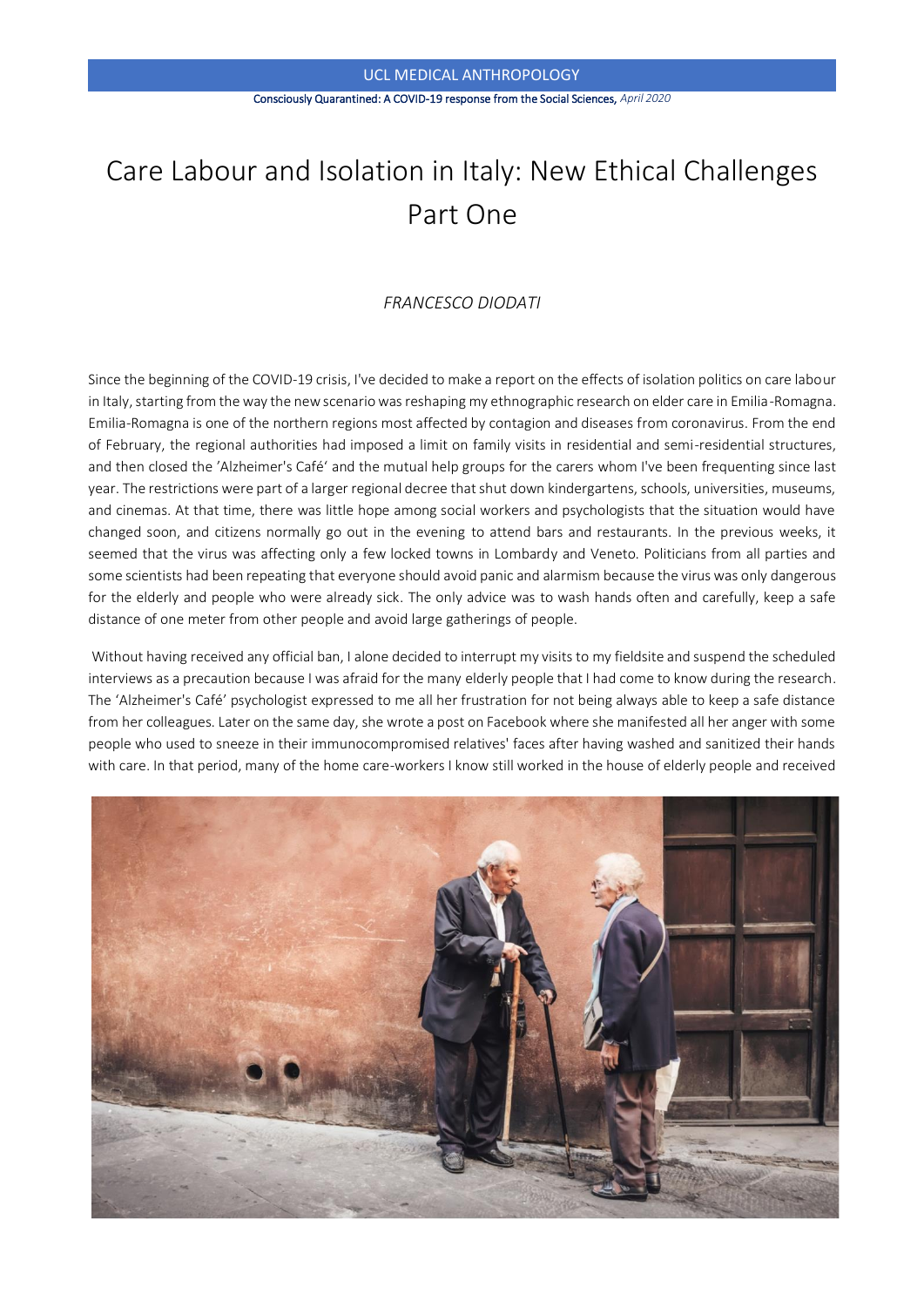#### Consciously Quarantined: A COVID-19 response from the Social Sciences, *April 2020*

their salary, even if they tried to adopt more rigorous hygienic parties and impose a limit on their social life. One of these care workers, Laura, limited herself to buying groceries and medicines for her clients and leave it on the landing of their house without entering.

But on 9th March 2020, Prime Minister Giuseppe Conte imposed the national lockdown, which shut down adult day-care centres and forbade family visits to residential structures for elderly people. Later, the decree caused many home careworkers to interrupt their jobs, and the government financial aid relief for the COVID-19 emergence have excluded those workers so far, excluding the possibility for them to receive unemployment benefits.

The national association of domestic workers (Acli-Colf) has recently condemned the situation and expressed serious concerns over the consequences that the crisis would have on this sector of the labour market. Despite the ambiguous national and regional attempts for regularization, many domestic workers still work without a regular employment contract and now are afraid of being charged by the police officers responsible for the lockdown period. The situation is worse for those who have not a regular stay permit. Even the people who are regularly employed can benefit from a few social protection schemes, and now they don't know if they will receive a salary for this month nor the next one. Worried about the risk of contagion and with more free time, a lot of people have tried to assist their relatives without the help of home care-workers. In a Country where home care-workers have been the main providers of care for older people in need for the last thirty years, their absence, together with the closure of adult day-care centres, could have dramatic consequences. It is necessary to mention that it seems that even the Italian national health service (NHS) is reducing the home-based care services, and activists all over Italy have been condemning the way the State has handled the situation of family carers who look after a disabled person.

In Italy, home care-workers have recently been seeking social recognition, presenting themselves as 'skilled health professionalsʻ with rigorous professional ethics, and many workers have decided to interrupt their jobs for the safety of the people they cared for. An experienced worker, Maria, explained to me that it is impossible to keep the appropriate distance when you need to wash, feed, and dress someone, but, like many others, sometimes she buys groceries and medicines for elderly people who can't go outside. She does not receive her salary for this work. Maria has said that she spends a great deal of time answering the telephone to reassuring and give advice to the older people she knows.

Last week I received a call from Margherita, a family carer who had been frequently visiting the 'Alzheimer's Café' with her mum:

 "Do you know that the adult daily living center is closed now? Alessandro has told me that he can't rely on the domestic workers anymore, and he is stuck with his wife at home, and it is the same for all the others. And the problem is also that he is not able to cook and all the restaurants are closed now, so maybe it is a good opportunity to learn! [laughing.] I miss him and Raimondo so much, our jokes and jibes at the Cafè".

Margherita told me the story of Adriano whose wife had been affected by dementia, he used to visit his wife every day in the nursing home where she has been living since her condition dramatically worsened one year ago. "But since they stopped the visits", Margherita told me, "he is worried that his wife won't be able to recognize him in the future. He confessed to me that sometimes he is not able to get out of bed in the morning".

Since the beginning of the COVID-19 crisis, it seems that new ethical challenges have emerged surrounding elderly care in Italy. The main issue is now how to balance the risk of contagion with the rights of care workers and the demands of care and assistance that concern not only sick elderly people but also their ʻfamily carers'. The hope is that these actors will not share the same fate, that is, to be among the main subjects of health, social, and political-economic vulnerability again.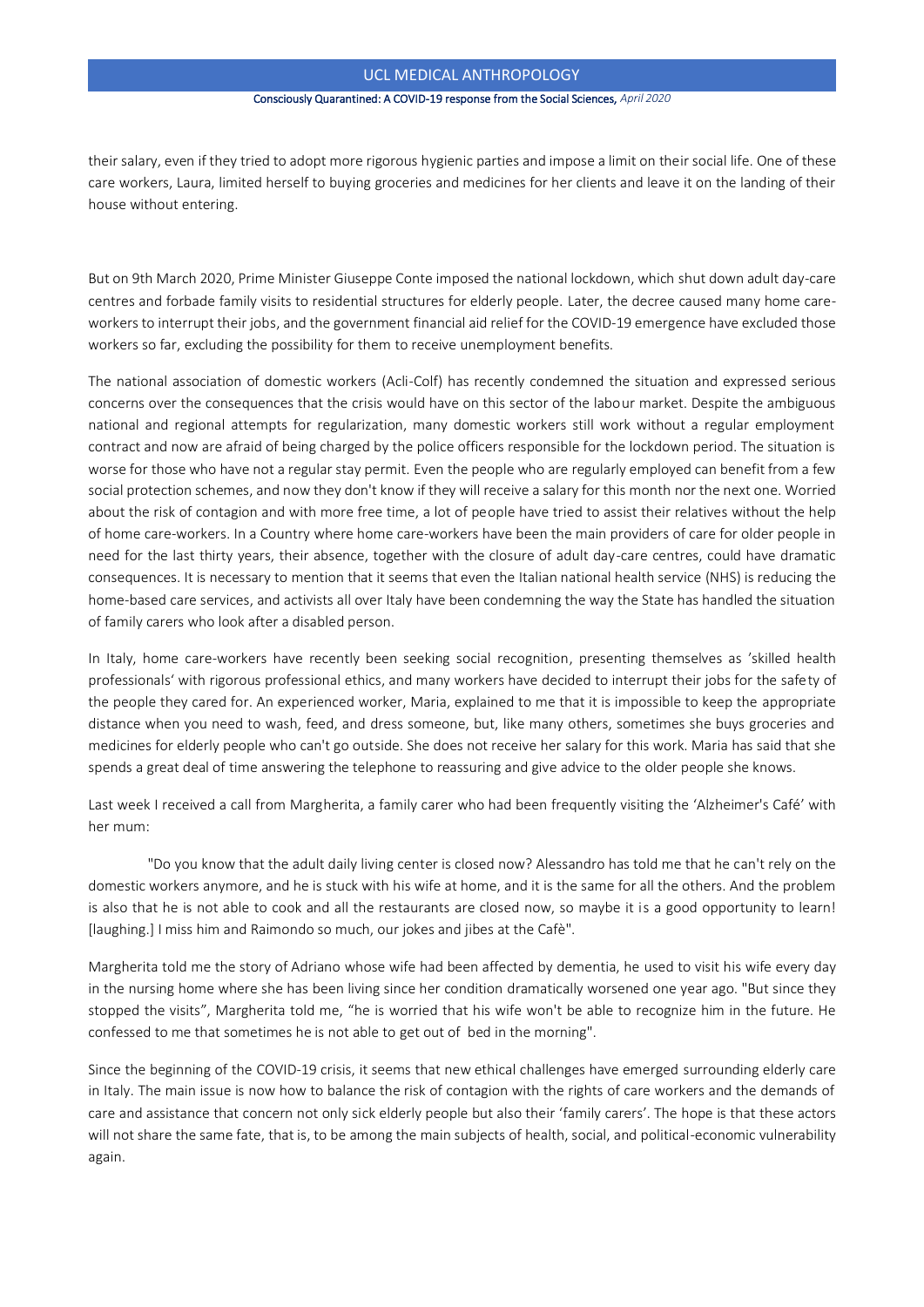## Consciously Quarantined: A COVID-19 response from the Social Sciences, *April 2020*

ABOUT THE AUTHOR:

Francesco Diodati is a PhD student in Cultural and Social Anthropology at the University of Milano-Bicocca. His research project is entitled "The recognition of the fatigue of caring. Aging, Caregiver, and *prendersi cura* in Emilia-Romagna, Northern Italy".

*(Photo by Cristina Gottardi on Upsplash)*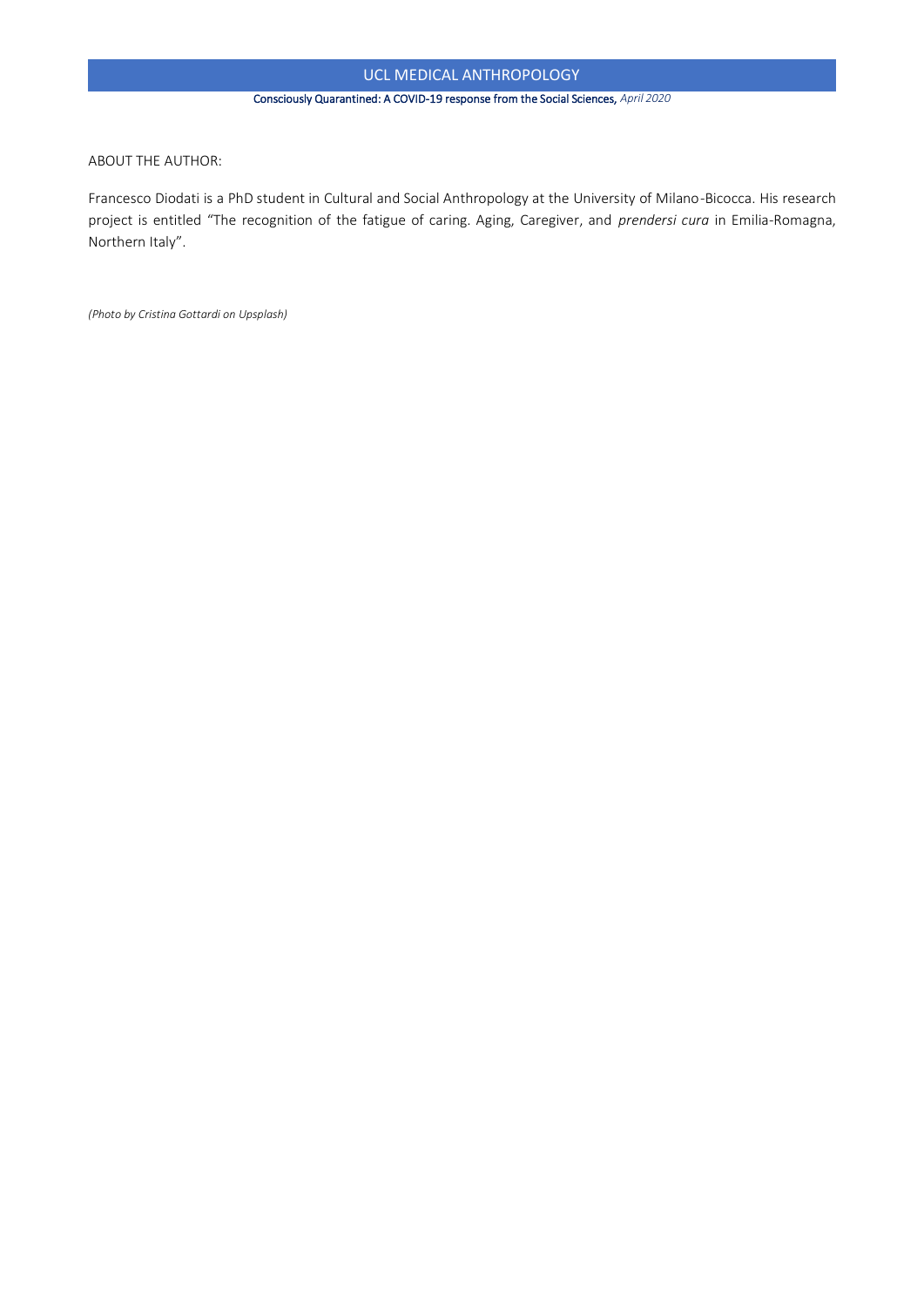#### Consciously Quarantined: A COVID-19 response from the Social Sciences, *April 2020*

# Care Labour and Isolation in Italy: New Ethical Challenges Part Two

# *FRANCESCO DIODATI*

In the last post, I wrote about the effects of the COVID-19 emergency on elderly care in Italy and the new ethical challenges that emerged in one of the most aged countries in the world under the current crisis. I discussed how the main issue has become how to balance the risk of contagion with the rights of care workers and the demands of care and assistance, which concern not only sick elderly people but also their ʻfamily carers'.

The COVID-19 virus has met a National Healthcare System in Italy that has already suffered from the neoliberal programs of cost-containment, as well as from the fragmentation of regions and municipalities in the central government.

In the last thirty years, Italy has developed a welfare mix-model that has relied mainly on home care-workers, mostly recruited from amongst the migrant population, to attend directly to the needs of aged people. And more recently, renewed public attention has been given to the economic difficulties, emotional exhaustion, and fatigue experienced in providing intensive assistance to those affected by neurological diseases, thanks also to the advocacy actions undertaken by the newly created 'Italian carers associations'. In their attempts to favour recognition of the problems experienced by family carers, associations and institutions have insisted on the social and communitarian value of the spirit of selfsacrifice in caring for family members.

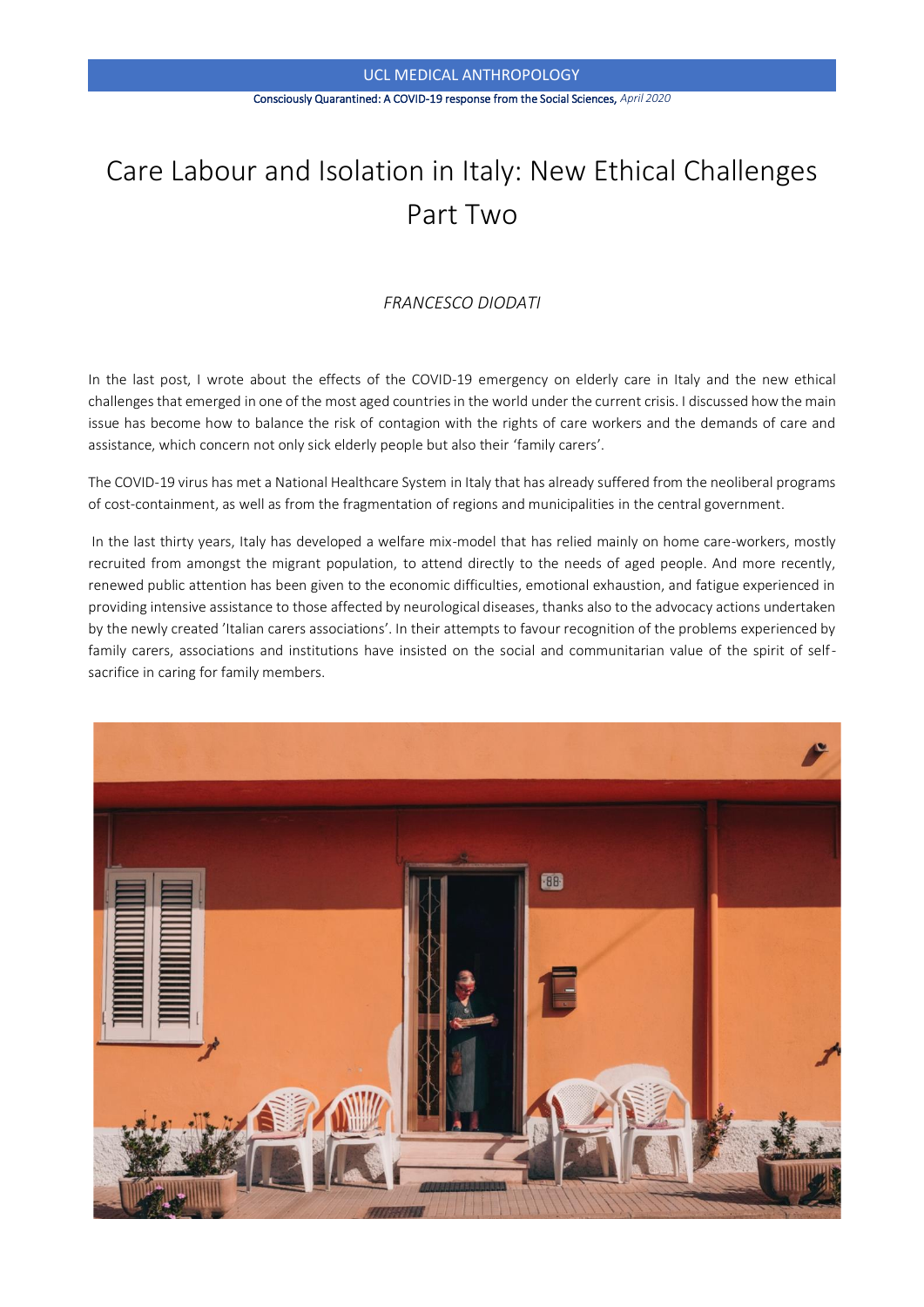#### Consciously Quarantined: A COVID-19 response from the Social Sciences, *April 2020*

After this short premise, here I will continue my efforts in focusing on how aged people with neurological diseases and their family carers are experiencing the current phenomena in one of the most affected regions, Emilia-Romagna.

People widely recognized the COVID-19 as affecting only aged people or those who already have a serious illness, even if there is evidence that the virus can potentially be deadly for young and healthy people also.

Initially, the media campaign to ʻ stay home and stay safe ' was directed mainly to elderly people, inviting them to wash their hands often, reduce long walks and limit their social life at senior centre. To me, this campaign seemed weird, because for a long time doctors and institutions have insisted that sociality and physical activity are *the* way to have a happy old age. This is especially true for Emilia-Romagna, where there is plenty of activities such as tango therapy and music therapy for Parkinson's patients, widely promoted by local neurologists. All these activities and many other rehabilitation therapies are now interrupted.

Sandro used to go out for a walk every morning with his wife, Gianfranca, who is affected by Parkinson's disease. I met them together at a ʻ Parkinson Café ' where they enjoyed going to meet other people and to sing and dance together. In the past weeks, they still used to go out walking, as Sandro told me:

 "We go walking because Gianfranca is always 'stuck' when she gets up in the morning, and then she gets unstuck little by little. We had to stop doing it because there were too many people and it became too dangerous, and now we go only around our house. We need to avoid contagion because if Gianfranca is hospitalised she will have problems following her therapy - she takes about twenty to thirty pills a day - and I will not be able to visit her. I've seen incredible things: five people taking the dog out, teenagers sitting and chatting with their smartphones. We have got a good reason to go out, but there is too much irresponsibility. I think that the most irresponsible people are teenagers and the *old*old... I'm old, but I'm only seventy-four years old... For example, a friend of mine is ninety-two years old and still goes to buy groceries two times a day because he says that he has always done it this way. What does it mean "I've always done it this way?"*He is crazy*".

Public and media discourses have often insisted on "irresponsible" elderly people going around without caring about themselves and others, reproducing in part the representation of aged persons as a burden for the economy, the community, and the healthcare system. However, the focus has been less on how to balance the risk of contagion with the demand for essential care needs.

Sara is an Italian care worker who has recently phoned me and told me the story of her uncle, a very active person who had a stroke almost one year ago, and who is getting worse and worse due to the limitation of physical and social activity and the interruption of rehabilitation therapy:

 "Maybe you should write this in your notes because the situation is worst for these people who can't understand the new laws and have to adapt to all these sudden changes. His partner has tried to convince him to use an exercise bike, but he refuses to do it. He had to interrupt his speech therapy, and I see his decline has accelerated rapidly. I used to visit him three to four times a week because she [his wife] hasn't got the patience and this is my job, so she relied heavily on me. I can perceive that he is sorry for the fact that I don't visit him often and we don't have lunch together. His wife says that it is not clear if it is allowed to go out for a walk. They go walking around the house for thirty minutes bringing the ʻcertificate of hospital demission' because she can't go to her doctor - who is far from where they live - to obtain a medical certificate to go for a walk. She says she hopes to meet an understating police officer, and she doesn't wish to pay the fine".

Before the COVID-19 pandemic, in Italy, as everywhere in the so-called Euro-American Area, the public conviction has been that medical advances have succeeded in defeating the infectious diseases of the past, assuring the people the possibility to live a longer life. The issue has thus become finding ways to face the ironic consequences of having reached